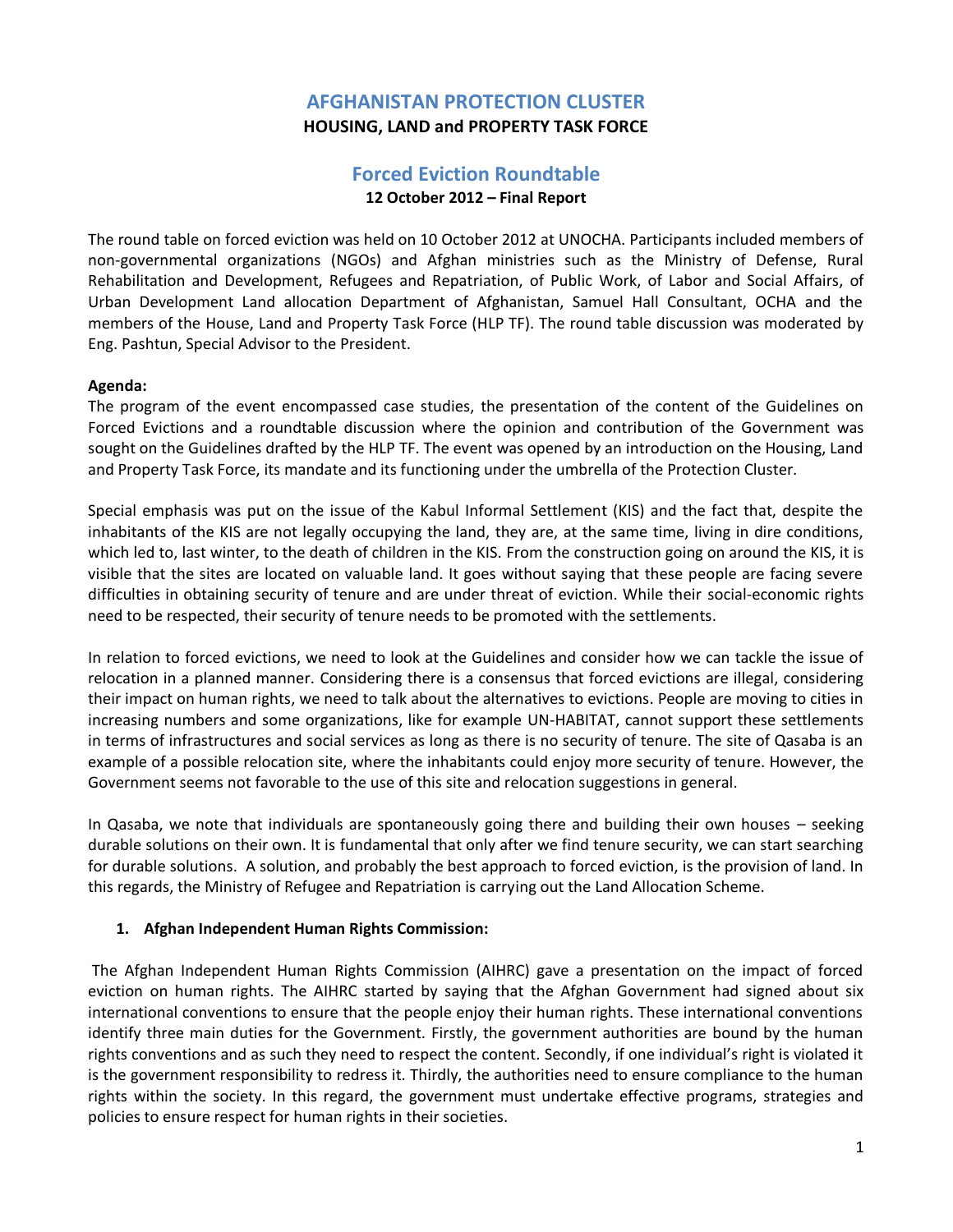In relation to property and housing, the Universal Declaration of Human Rights states that every individual has the right to property. The Convention also states that all human being should have access to services like education, health care etc. etc. and if the citizen cannot afford this, then the governments are supposed to provide them with access to such facilities.

In addition, if their right is violated, the government must try to redress it. Article 11 of the Covenant on Social, Cultural and Economic right states that 'The States Parties to the present Covenant recognize the right of everyone to an adequate standard of living for himself and his family, including adequate food, clothing and housing, and to the continuous improvement of living conditions. The States Parties make take steps to ensure that protection of discrimination, in terms of actions and policy, are adopted.

The Constitution of Afghanistan, based also on the Government obligation based on the international conventions, state in its article 40 that every house must be secure from invasion. In Afghanistan, there are several laws and policies to tackle land and property issues. Lands can be redistributed or reformed with compensation for the purpose of national benefit. What national benefit means needs to be defined and every land and property must not be used or confiscated by the governmental authorities based on reasons of national benefit without a proper specification. Land compensation tools must be specified prior to the redistribution of lands to the owners. It goes without saying that the compensation needs to be just and fair and the land given for compensation purposes needs to have the same value. There are also national laws covering invasion, destruction and other kind of misuse of property.

Forced eviction and forced displacement violate human rights. In both situations, there is an element of violence and if the displacement is caused by discriminated behaviors is a crime. In situation of forced displacement, other basic human needs such as food, water, and security affect many other human rights such as education, health, and employment. We can distinguish group and individual displacement. Reports indicate that people are displaced due to conflict, or implementation of some plans – urbanization or building townships by private companies.

Participants asked a number of questions including the plans of AIHRC to prevent forced evictions, the extent of influence and impact of the AIHRC on other organizations and the need to differentiate between property, legal and illegal occupation. The AIHRC stated that they have more of an oversight authority and that they can only refer cases to the relevant departments and carry out investigations. The organization has no enforcement authority. The organization fights against impunity and are pro-actively advocating for investigations and punishment of criminal acts.

#### **Presentation of three case studies on forced eviction:**

#### Case study from Nangarhar province (NRC)

This case study concerns refugees returnees from Pakistan in 2010. They were settled on governmental land of Ministry of Agriculture and Irrigation and Livestock (MAIL). In 2012 the canal department of MAIL decided to evict these returnees to Chamtala settlement in Khogaine district. The returnee received a deadline of 24 hours to leave the settlement, while they were not consulted in advance about this plan. And all their houses were demolished and nine people were killed and some injured. All humanitarian NGOs called for a meeting with DoRR to pursue alternatives. This intervention by NGOs obliged the government to reconsider their position towards Chamtala, and now they thinking about relocation again. The NGOs decided to help these families base on their mandates such as providing transportation, health, education and shelters.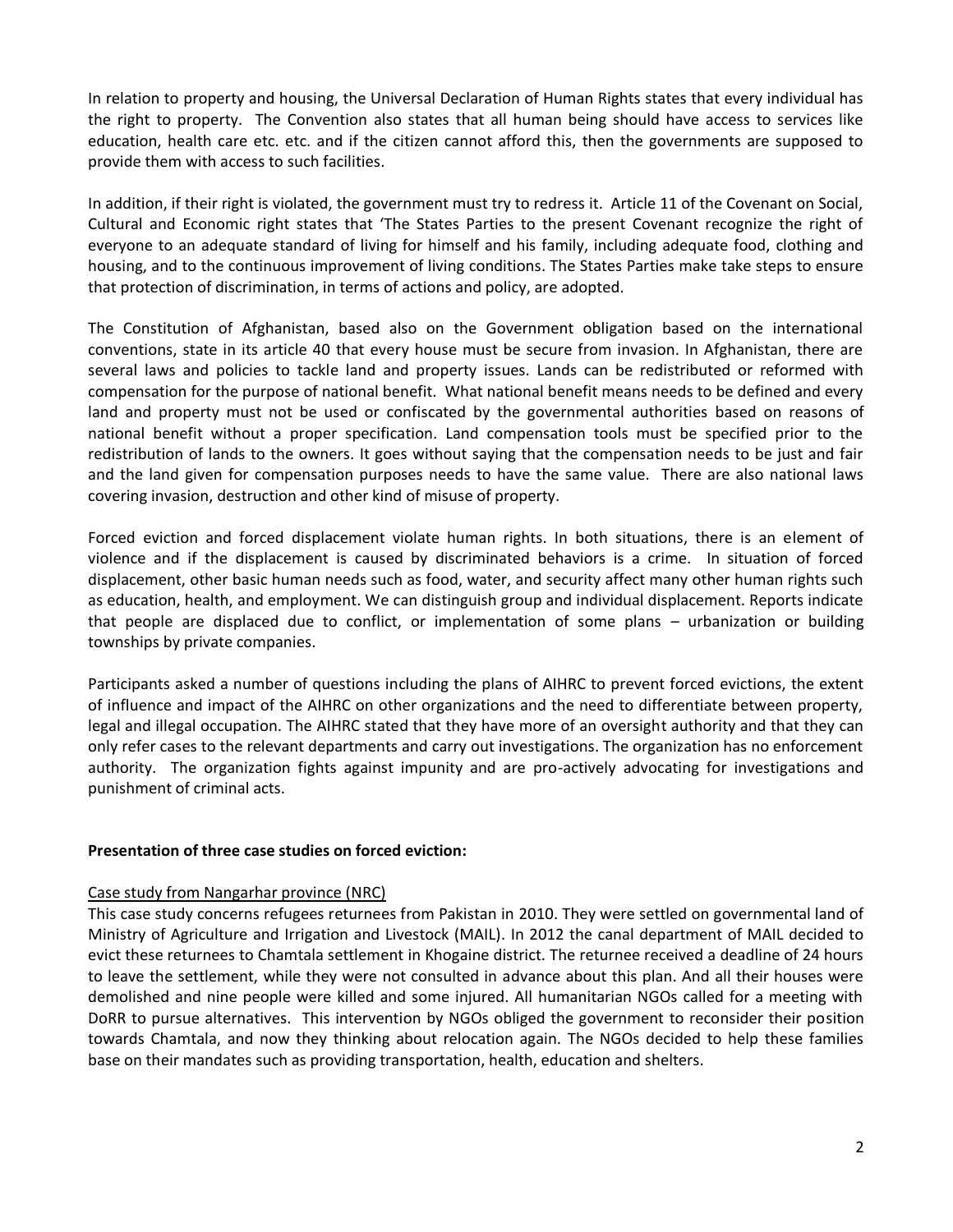### Case study from Kabul province (UNHCR)

In late 2009, UNHCR conducted a mapping exercise of the Kabul informal settlements (KIS), followed by a protection profiling. Throughout the mapping exercise, it was identified that 5500 families were minority living in precarious conditions. Less than 10% were living under tents. It was also found out that the majority of inhabitants of the settlements are affected by landlessness and lack of services and security. A major concern expressed was employment, and threat of eviction. It was also mentioned as a second issue: general insecurity, existence of mines, and tensions with local and host community. The findings of the protection profiling and the mapping were shared with all clusters. UN-OCHA is coordinating the humanitarian assistance through the KIS TF, where ngos participate according to their mandate.

#### Case study from Balkh province (NRC)

This case study concerns about 25 families, displaced from Charbolak and Chemtal districts to Balkh city, approximately ten years ago. The security situation in the places of origin was not good, so they were displaced due to conflict. In Oct 2011, the Balkh municipality asked them to leave the area because the land belonged to the municipality. This case was referred to the Balkh provincial council. The IDPS were given 15 days' time to leave the area. On Nov  $18^{th}$  2011 the Balkh municipality demolished the area where the IDPs were living and referred the IDPs to DoRR. After that, several meetings with Balkh DoRR and the municipality were held, and the municipality agreed to distribute land for these families in Heratan Township, located 27 km from the city. These families face challenges due to the distance of the township from the city. Basic services are lacking and the land previously occupied by the IDPs was of more value than the land distributed in this township.

#### **Presentation of the Guidelines on Forced Eviction, introduced by a video presentation**

The video helped to show that the issue of forced evictions is a global phenomenon who is affecting millions of people. There is a lack of a comprehensive report on evictions and threat of evictions globally but it is estimated that 18 million of people were affected by evictions between 1998-2008 (COHRE). The majority of those affected by forced evictions are already marginalized individuals. In this regard, Oliver and Smith develop in 2009 the concept of 'Targets of least resistance". It is important to understand that forced evictions constitute gross and systematic violations of human rights (CHR Res. 1993/77). In addition, most evictions are carried out in the name of development.

The need of this Guidelines of Forced Evictions is given by the situation in the Kabul Informal settlements, by the protracted IDPs settlements, by growing urbanization trends affecting Afghanistan and also by master plans and development programs. These Guidelines are a non-binding legal document, not exhaustive, and aim mainly at providing guidance and tools on how to ensure that evictions are carried out in conformity with human rights. Evictions are justified when authorized by law; carried out in accordance with international human rights law; undertaken solely for the purpose of promoting the general welfare; are reasonable and proportional and regulated so as to ensure full and fair compensation and rehabilitation.

It goes without saying that States bear the principal obligation for applying human rights however, other actors like, PM, transnational organizations, individuals- landlords and landowners, have all responsibility. The presentation focused on the need to focus on preventive measures, like strategies and policies to ensure effective protection of individuals and groups against forced eviction and its consequences; review of existing legal documents and programmes if compatible with human rights; eliminate the underlying causes of forced evictions. Measures were suggested prior, during and after evictions.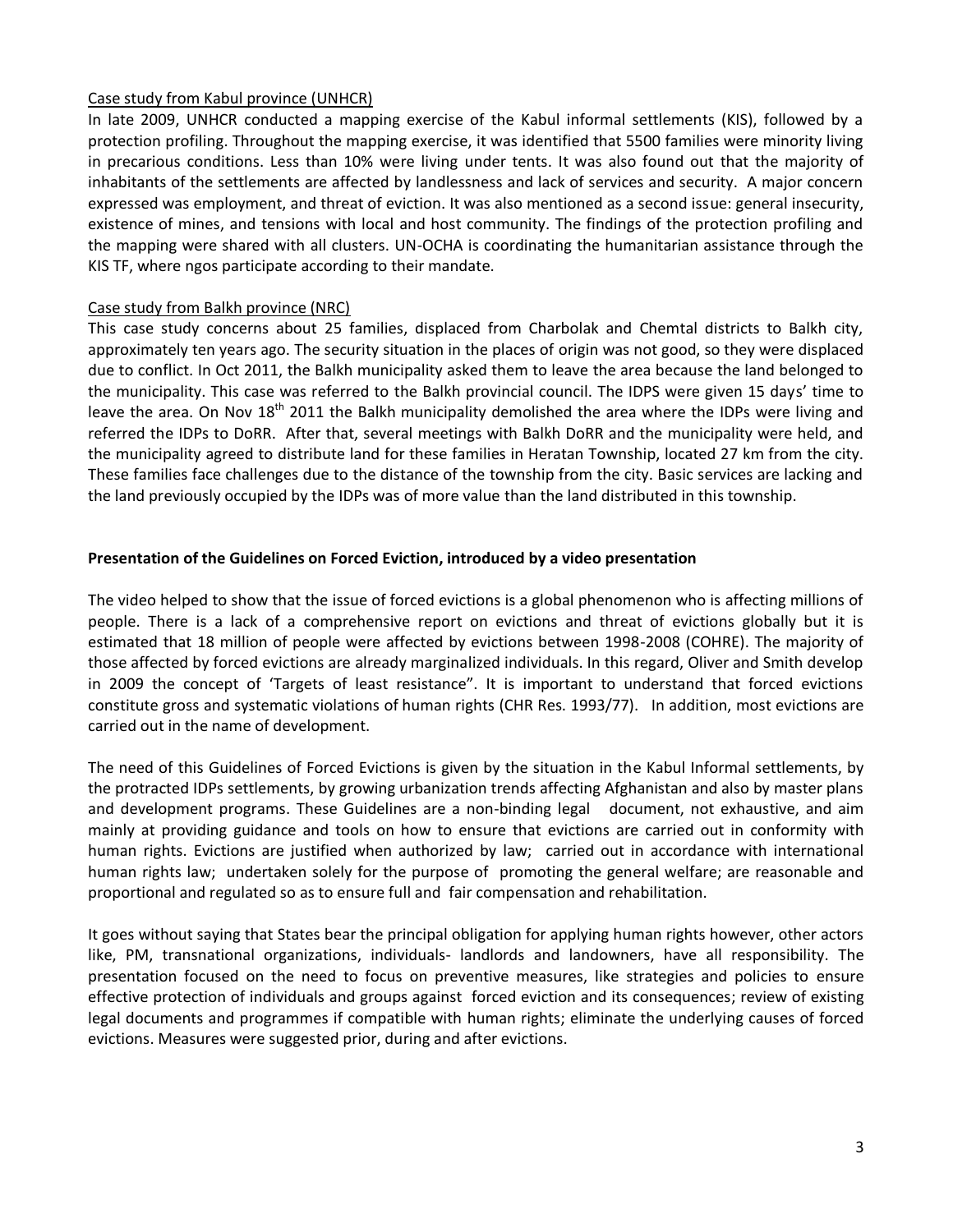#### **Roundtable Moderator:**

I am thanking you all who organized and also who participated to this meeting. Currently, unplanned land is creating several issues such as increasing the number of inhabitants in main provinces like Herat, Kandahar, Mazar and Kabul. We have focused most of the time on these cities and in 2002, during a global conference on urbanization we suggested to consider equal development opportunity in cities.

There is an economic and social development plan in every ministry such as ANDS. Unfortunately it is not in use. Other countries have the same phenomenon of informal settlements as in Afghanistan. Informal settlements exist not only because of economic reasons but also because of the existence of low labor workers who come to the cities because companies need low paid workers. We cannot find them in the main cities so people move to the cities. The problem of sanitation of these informal settlements needs to be considered.

Another reason for the existence of the informal settlement is the lack of planning and enforcement of these policies. Planning is not done because of capacity but also because individuals have not been consulted. Therefore, we can say that planning has failed because of lack of consultation. If people are not consulted, they will not accept your plan. The Government has not been able to provide alternatives to forced evictions to people who have been displacement due to the events of the last 30 years. We also need to be careful that people who came to Kabul because of land occupation and collaboration with landlords.

We need to make a clear distinction between those who occupied land because of dire needs and those who occupied valuable land for other purposes. We should not evict and destroy property of those poor people. It is important to understand that one single Ministry or Department cannot address this issue and prevent evictions alone as such we need to adopt a collaborative approach to it.

**Ministry of Refugees and Repatriation:** The Ministry is currently working on drafting the national IDPs policy. Mayors, governors, IDPs and provincial councils were consulted at field and central level together with stakeholders who have a responsibility in IDPs issues. The government itself will lead this process and approach the international community for funding purposes. Forced eviction will also be considered in the National Policy. Currently, we cannot count every individual displaced in cities and occupying lands as an IDP. We need to consider forced evictions but also occupation of land. Individuals should also be explained where they can stay when in displacement. They should not settle in play grounds or public areas. We need the cooperation of line ministries and related organizations. Which governmental department can prevent forced evictions?

**Moderator: a** problem with the land allocated to returns and IDPs is that it is located far from cities where no basic services and employment opportunities. We Afghan people traditionally do not want to be displaced unless we are forced to it, because of lack of employment and access to basic services. There is an evident need for a social-economic plan to create jobs for people. As an example in Badghis province, a road is under construction and many people are working in it. Lack of coordination within departments is also a problem.

**Ministry of Defense:** It is important to create jobs for people and in Afghanistan; there is a high demand for agriculture. We must lead Afghanistan to agricultural development, as the best income product for the country. Instead of building new townships, we should improve the conditions of the older ones especially in terms of job opportunities and services availability. We must distinguish between lands occupied by land mafia and other local people in need of land.

We need to recognize forced evictions as a human rights violation. We are aware of the practice to use women to occupy lands and to tackle this, the women police was created and other departments are working to prevent this phenomenon. Our first plan was targeting 17000 families and distributing land to the IDPs but then the mafia occupied that land. We are looking for solutions to be balanced and fair within these concerns.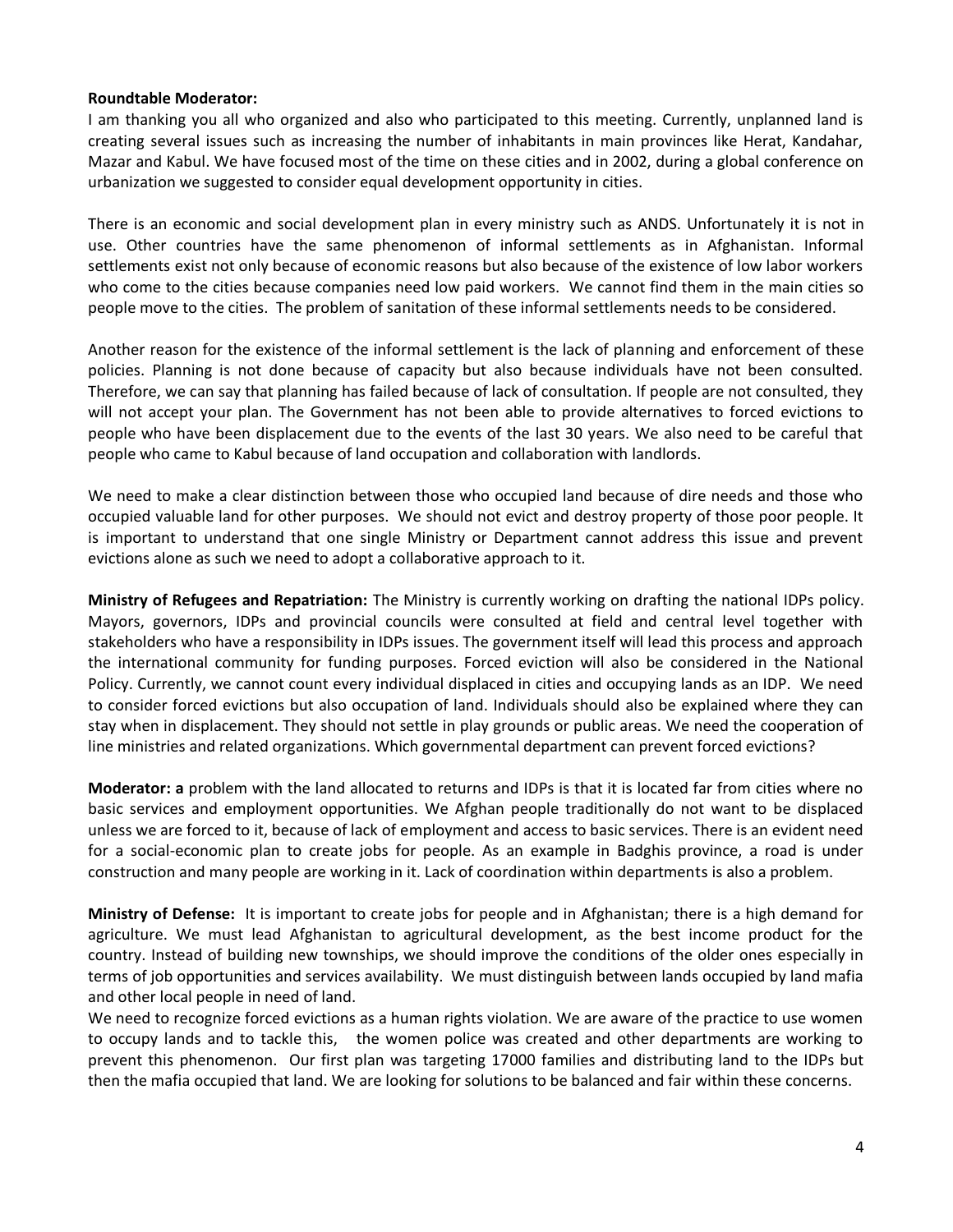**Ministry of Rehabilitation and Rural Development:** MRRD has two responsibilities: drinking water needs to be supplied to the settlements and roads need to be built to allow people to access to basic services. ANDMA should have a lead role in some issues. We should use the human capital of the returnees. A profiling should be carried out and shared within line ministries. This profiling could help to creating job opportunities for them.

**Moderator: t**he discussions that we started today are very important and they cannot be completed in one day. Therefore, I would suggest such roundtables to be have a more permanent character with permanent members, who do not change at every session.

**Ministry of Defense- Human Rights Department:** Considering that the government could not achieve this in the last 10 years, what indication do we have that this could be done in the future? The most valuable land of the Ministry of Defense is occupied. Some lands used are close to military camps, a danger to the civilians. Some aspects of these guidelines cannot be applicable from a military point of view. For example: we do carry out forced eviction in military situations while there is conflict. In such circumstances, we cannot afford to consider the consultative process or the prior notification requirement.

It was commented that some individuals in order to be able to occupy such valuable land may have some connections within the ministries. In addition, to the location of military centers there are some written guidance in this regard. MAIL will relocate these camps if they are too close to the cities.

#### **General comments from the participants:**

**AHIRC:** We need to bear in mind that if someone has occupied any land, he/she should not be forcibly evicted. One to two million people is living in unplanned areas, if we apply the master plan to these areas it could lead to forced eviction. Governmental authorities do not have the capacity and the resources to enforce the city master plan. It was asked from the Government whether there is a plan about unplanned areas.

**Ministry of Urban Development:** It could have been useful to invite the private sector as well.

**Ministry of Public Work:** Land management and land are challenging issues in every country and this is also the case in Afghanistan. The Ministry of Public Works, when constructing new roads, has a system in place to compensate land appropriated, including trees and orchards. The Ministry of Public Works is the leading construction development cluster and this already existing forum can be used as an (initial) platform for discussion, if the participants agree.

**Conclusion**: the following decisions were agreed upon by the roundtable participants:

- The Guidelines are in line and cite the afghan national legal frame work;
- Every Ministry and participants send their comments to the Housing, Land and Property Task force in relation to the Guidelines;
- Every Ministry and participants appoints one focal point to attend the follow up meetings;
- A section on forced evictions will be included in the IDP policy;
- To advocate for the adoption and implementation of the Guidelines' provisions.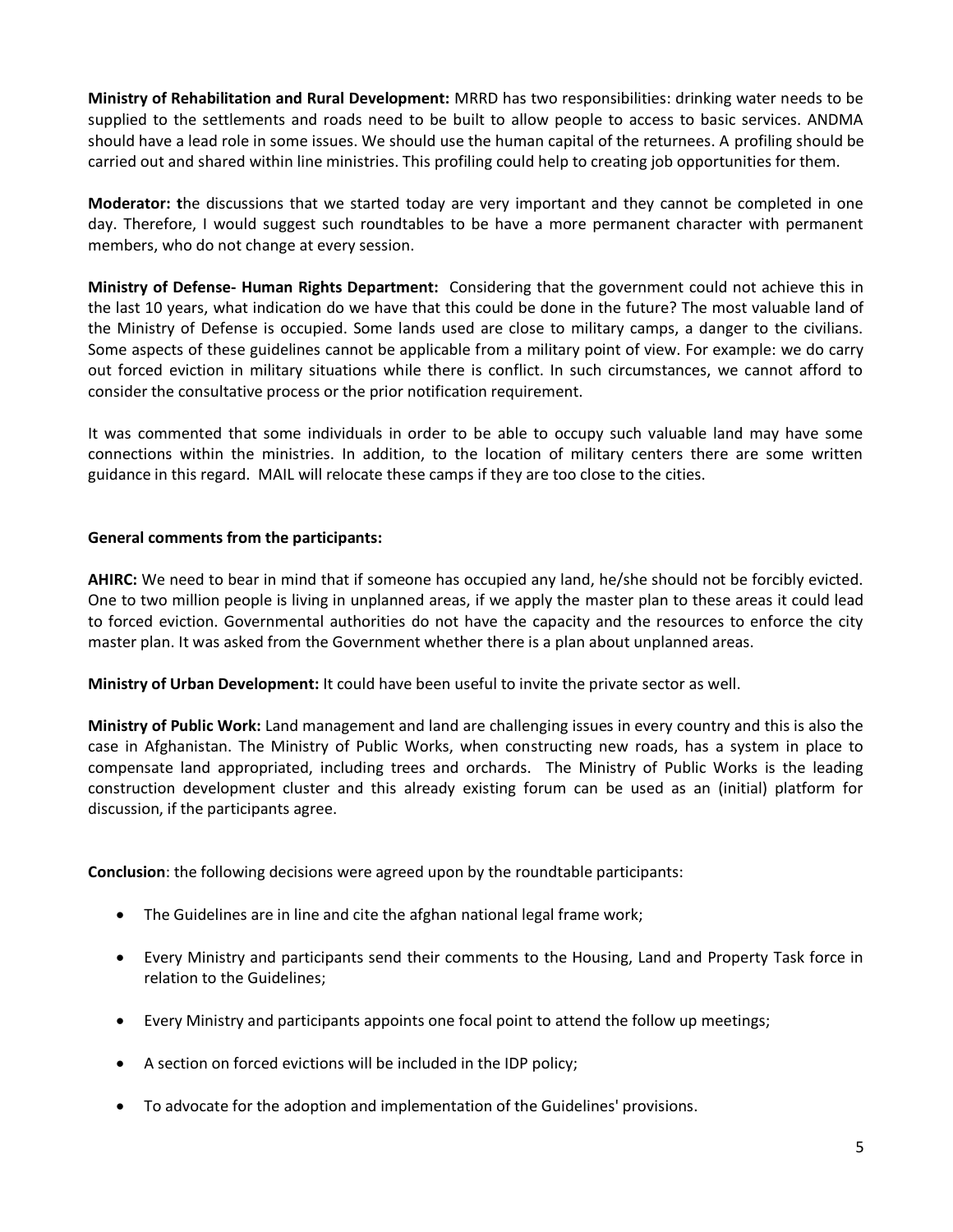#### **ANNEXES**

#### **Annex1: Forced Eviction case in Balkh Province**

On October 03, 2011, the provincial authority of Balkh province ordered 27 IDPs families to leave their houses built over the land belonging to Balkh municipality located near 40 family blocks, Ferdawsi Park, district 7, Mazar e Sharif, within 48 hours.

The families are originally from Chamtala and Charbolak districts of Balkh province which are insecure. Furthermore, the families are engaged in casual labour in Mazar city and eeking out a small livelihood and their children are studying in school. These were all contributory factors for the families intention to not to return to their place of origin which led the families to not accept the eviction order and on mentioned date the representatives of the families petitioned to Balkh Provincial Council regarding this order. After the meeting of the Provincial Council with the municipality authorities, the municipally authorities claimed that the families were squatting on governmental land. The families however claimed that they had bought this land from the local commanders about 20 years ago through customary deeds. However the governmental authorities did not recognize these customary deeds. However the municipality agreed to increase the deadline for a further duration of 15 days.

Finally on November 18, 2011, Balkh municipality destroyed the houses belonging to these families. The municipality wanted to evict these families from the area as it planned to construct a road in the same area. The eviction was peaceful and no civilian casualties or destruction of property took place.

The evicted families approached the Balkh DoRR and sought compensation and DoRR referred this case to NRC for follow up. NRC registered the case on February 03, 2012 and followed it up with Balkh municipality and DoRR. After several meetings it was finally agreed by Balkh municipality to give a plot of land to each family in the new township located in Du Raie Hairatan. This agreement was made on compassionate grounds and not to provide just compensation to the evicted families. Moreover the land is located outside the perimeters of the city, (approx 17 km away) and although the security situation is not bad but the families are concerned as the livelihood opportunities and other basic services like schools, medical facilities etc are nonexistent in the area. Additionally the families are also concerned that the value of the land is much lower than the ones where they were evicted from and it may take considerable amount of time before they receive this plot of land.

The administrative process for giving a plot of land to the evicted families was finalized by the Balkh municipality and it forwarded it to PAMA department of Ministry of Urban development Affairs for final approval.

Currently some of the evicted families are living in rental houses while others are living with their relatives in Balkh province and are engaged in casual labour and their economic situation is not good. Many families have young children who are also attending schools and this eviction has also impacted their education. The evicted families have not received any assistance from any humanitarian organizations except one NGO on October 20, 2011 in coordination with ANDMA who distributed two blankets and two jumpers for each family.